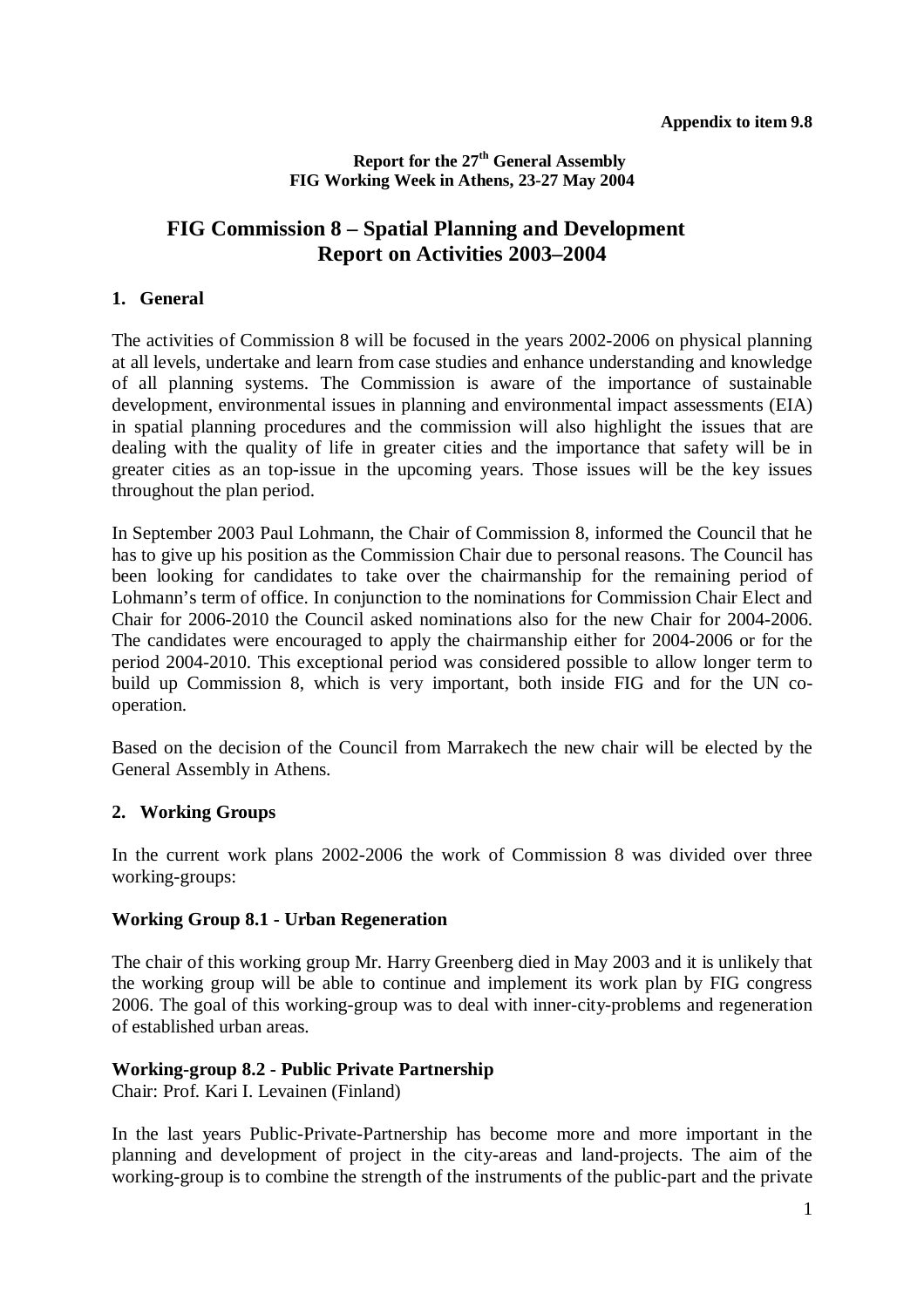part/money that comes form the private partners. The chair of this Working Group has informed that there has not been much progress with this WG.

## **Working-group 8.3 - Global Urbanisation Process in Large Cities**

Chair: Diane Dumashie (United Kingdom)

The name of the Working Group has been changed to Informal Settlements: Women in land tenure and the relationship to housing rights and disaster preparedness.

The research considers if land economics and tenure is pivotal in solving the problems of urban settlements, particularly in settlements that face intense pressures from social, economic and physical factors, such as those located along coasts. There is substantial knowledge and research available in land economics and tenure, little has been to look at it from the perspective of the effects on women, their housing needs in the context of natural disaster areas that are common to the Coastal in the regions of Africa, [Asia] and Caribbean.

The purpose, then, of this research is threefold and is to consider:

- 1. Some land economic factors specifically spatial planning and land rights as they apply to strategy in the urban/ rural interface settlements.
- 2. If a relationship exists between Women's tenure position and their ability to sustain housing given their role as the 'home maker', and
- 3. The extent to which land economic issues arising from the research contribute to policy and practice, recognising disaster mitigation in coastal areas.

Working group 8.3 is tasked to consider policy issues associated with:

- Global urbanisation problems and processes
- **Special problems of informal settlements in large cities**
- Relationship between land allocation and development economics applied to temporary housing settlements
- Coastal and environmental pressures and solutions.

The focus of the WG will be on informal settlements but crossing the issues of - Coastal Urbanisation, Gender and land tenure.

The project will:

- Facilitate communication, e.g. produce a library of good practice guidance, Suggest briefing workshops at FIG congress etc
- **Provide a single point of reference for practitioners to be informed of the Habitat Agenda** process and how this is progressing.
- To Collect ideas and build up a network for the exchange of experiences and sustainable models, working closely with the other FIG-commissions, and building upon the recommendations of the FIG Task force on sustainable development and UNCHS(Habitat).
- To disseminate information and seek to collaborate with international surveying networks. This is with a view to develop and conduct an awareness raising campaign which includes distribution of a summary leaflet.

The Chair has prepared a new work plan for the WG and contacted other commissions to participate in the process.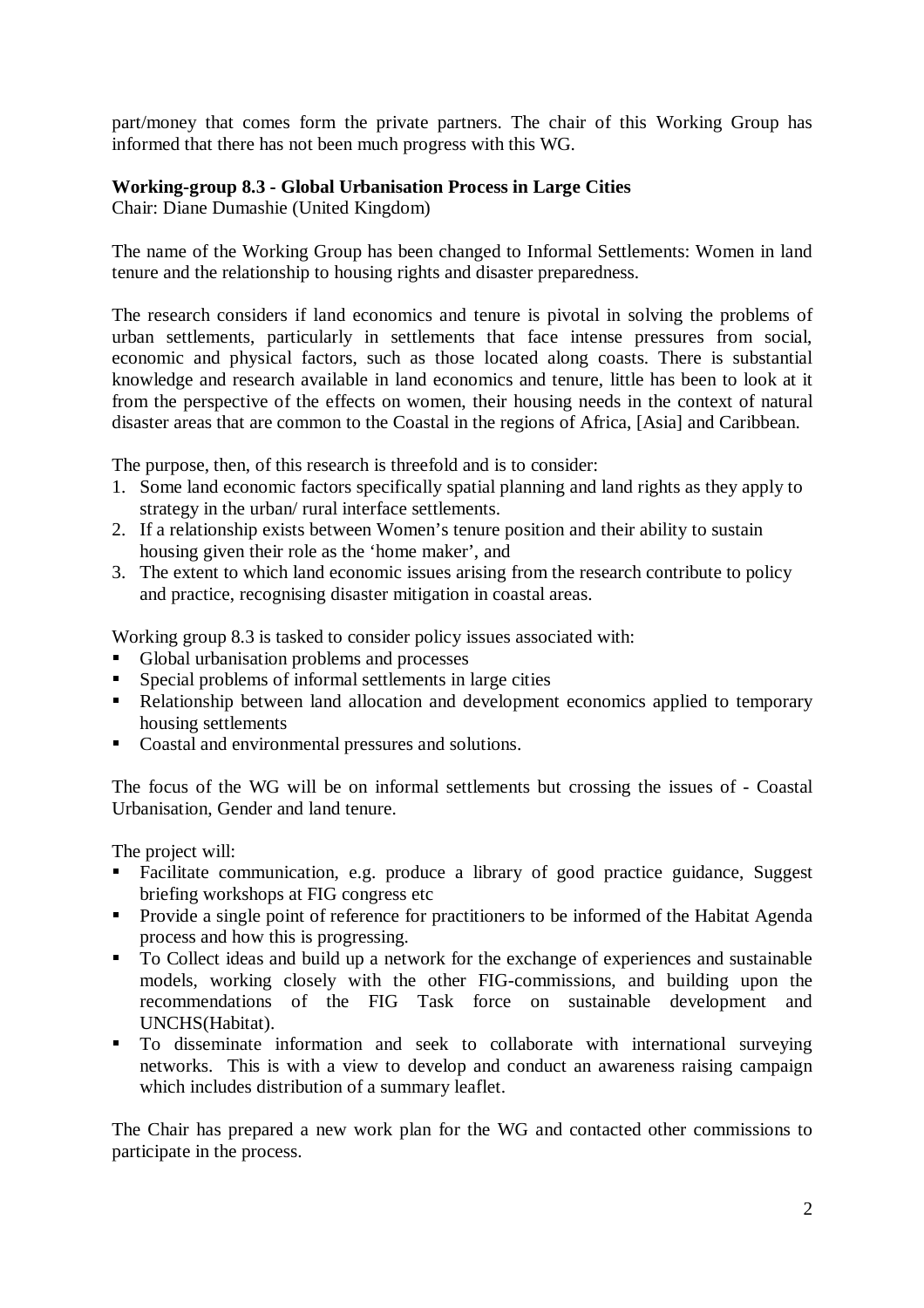## **Working Group 8.4 - Disaster Management – Preventing Environmental Catastrophes by Spatial Planning and Land Management**

Chair: Prof. Theo Kötter (Germany)

The Council decided in August 2003 to establish a new Working Group on risk and disaster management. Prof. Theo Kötter from Bonn, Germany was invited to chair this joint commission working group. Prof. Kötter attended the Regional Conference in Marrakech and had the first meetings with the WG members and parners like UNEP. The draft work plan and time schedules are attached to this report.

## **3. Events**

Commission 8 contributed to several joint sessions at the Regional Conference in Marrakech and will be involved in three sessions at the Working Week in Athens. In addition Prof. Kötter will make one of the keynote presentations.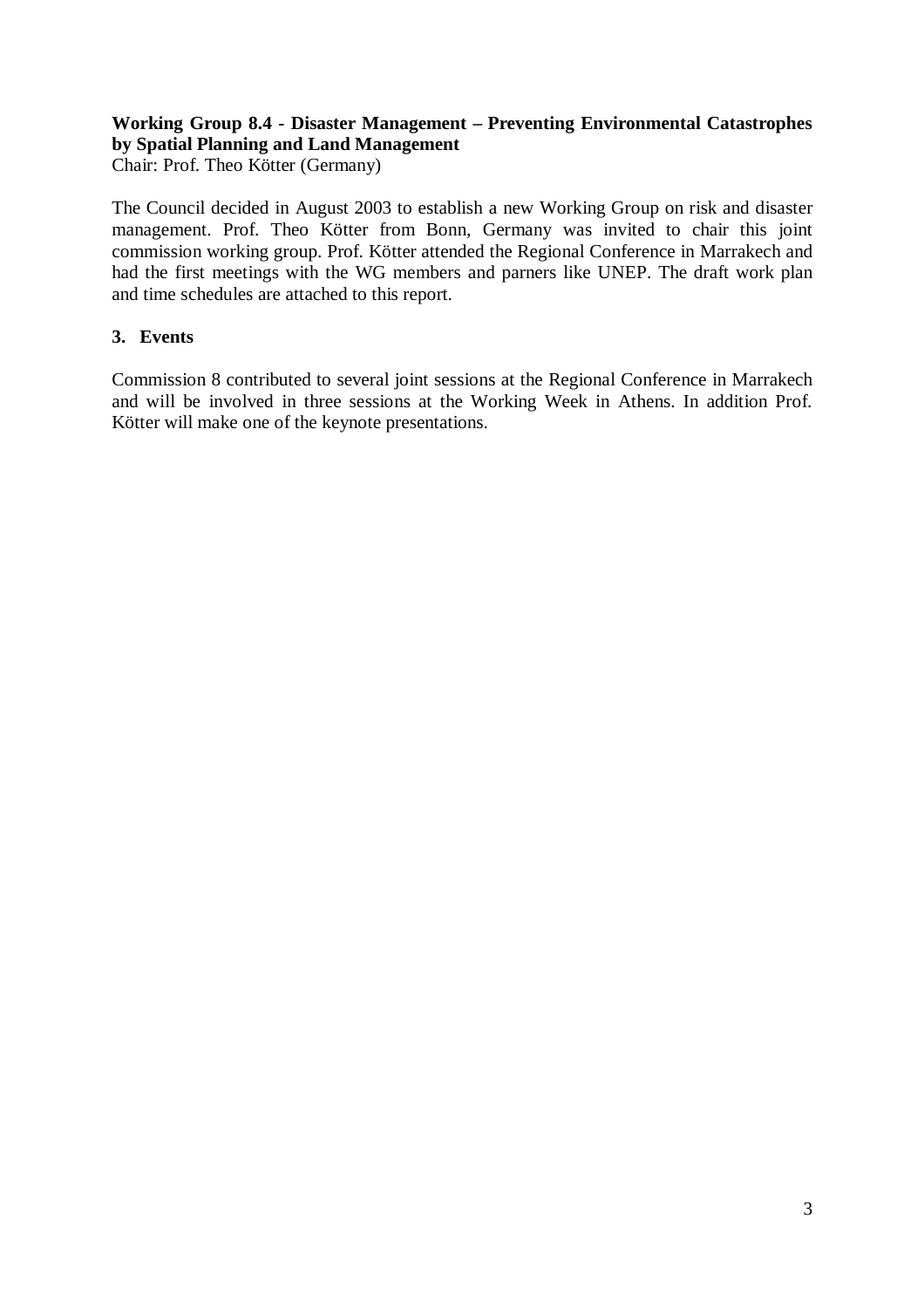

## **FIG - WORKING GROUP 8.4 "RISK MANAGEMENT" PROF. DR.-ING. THEO KÖTTER, BONN, GERMANY**

|                          |                                                                                                                                                                                                                            | Post-disaster phase                                                                                                                                                                                                                                 |                                                                                                                                                                                                                                                    |                                                                                    |
|--------------------------|----------------------------------------------------------------------------------------------------------------------------------------------------------------------------------------------------------------------------|-----------------------------------------------------------------------------------------------------------------------------------------------------------------------------------------------------------------------------------------------------|----------------------------------------------------------------------------------------------------------------------------------------------------------------------------------------------------------------------------------------------------|------------------------------------------------------------------------------------|
|                          |                                                                                                                                                                                                                            |                                                                                                                                                                                                                                                     |                                                                                                                                                                                                                                                    |                                                                                    |
| type of disaster         | assessment of risk                                                                                                                                                                                                         | mitigation                                                                                                                                                                                                                                          | preparedness                                                                                                                                                                                                                                       | recovery                                                                           |
| <b>Flood</b>             | specific data acquisition:<br>- hydrologic data<br>- geologic data<br>- vegetation data<br>- rainfall<br>- water level<br>- soil                                                                                           | - flood mitigation<br>- development of flood risk<br>reduction strategies that<br>involves engineering,<br>settlement development, public GIS database for flood areas /<br>administration, community-<br>based strategies and land use<br>planning | flood risk management with<br>Remote Sensing and<br>Geographical Information<br>Systems (GIS): creation of a<br>zonation                                                                                                                           | incorporation of disaster<br>mitigation components in<br>reconstruction activities |
|                          | - flood risk analysis and<br>mapping (development of<br>hazard and vulnerability maps)<br>- vulnerability and flood<br>damage assessment<br>- capacity analysis                                                            | multi-disciplinary treatment of<br>the flood problem / integration system<br>of water management<br>authorities<br>geodetic supervision of                                                                                                          | development of flood warning                                                                                                                                                                                                                       |                                                                                    |
|                          |                                                                                                                                                                                                                            | protection measures (e.g.<br>banks) in the building process                                                                                                                                                                                         |                                                                                                                                                                                                                                                    |                                                                                    |
|                          | analysis with satellite digital<br>and/or remotely sensed data                                                                                                                                                             | nomination of flood risk areas                                                                                                                                                                                                                      | flood preparedness information<br>network                                                                                                                                                                                                          |                                                                                    |
|                          | creation of flood risk scenarios                                                                                                                                                                                           | development of a land<br>development priority map<br>sustainable urban<br>development; prevention of<br>sealing in certain areas;<br>avoidance of land degradation                                                                                  |                                                                                                                                                                                                                                                    |                                                                                    |
| <b>Drought</b>           | data acquisition:<br>- water related data (e.g.<br>drainage condition, presence<br>of rivers and streams)<br>- meteorological data<br>- hydrological data<br>- agricultural data (e.g.<br>cropping pattern)                | nomination of drought risk<br>areas (mapping!)                                                                                                                                                                                                      | Land based information<br>system for drought analysis<br>that provides tools to handle,<br>store, process, distribute and<br>interpret the water related data<br>needed for assessing the<br>spatial and temporal variation<br>of drought severity | incorporation of disaster<br>mitigation components in<br>reconstruction activities |
|                          | of hazard and vulnerability<br>maps                                                                                                                                                                                        | drought analysis: development choice of compatible locations drought monitoring using<br>for human settlement                                                                                                                                       | satellites (METEOSAT etc.)                                                                                                                                                                                                                         |                                                                                    |
|                          | creation of drought risk                                                                                                                                                                                                   | sustainable agricultural land                                                                                                                                                                                                                       |                                                                                                                                                                                                                                                    |                                                                                    |
|                          | scenarios                                                                                                                                                                                                                  | use<br>Avoidance of deforestation                                                                                                                                                                                                                   |                                                                                                                                                                                                                                                    |                                                                                    |
| (Land-)Slide / Avalanche | data acquisition:<br>geological, topographic and<br>climatic condition of the area<br>and human factors such as<br>land use changing and road<br>construction<br>development of hazard and<br>vulnerability maps: analysis | sustainable urban<br>development; prevention of<br>human settlement in certain<br>areas; avoidance of unplanned - Elec. Dist. Meas. (EDM)<br>urbanization                                                                                           | Landslide monitoring with<br>surveying techniques:<br>- GPS<br>- Surveying Triangulation<br>- Geometrical Levelling<br>- Terrestial Photogrammetry<br>- Aerial Photogrammetry<br>visualization of landslide prone                                  | incorporation of disaster<br>mitigation components in<br>reconstruction activities |
|                          | and prediction of slope failures<br>in space (spatial distribution)<br>and time (temporal distribution)<br>creation of risk scenarios<br>landslide hazard zonation                                                         |                                                                                                                                                                                                                                                     | areas in 3D view for hill area<br>planning                                                                                                                                                                                                         |                                                                                    |
|                          | Landslide identification                                                                                                                                                                                                   |                                                                                                                                                                                                                                                     |                                                                                                                                                                                                                                                    |                                                                                    |
| <b>Earthquake</b>        | earthquake hazard risk data:<br>data on active faults,<br>geological structure, soil type,<br>topography and infrastructure                                                                                                | earthquake mitigation:<br>development of an earthquake<br>risk and mitigation strategy                                                                                                                                                              | monitoring of deformation:<br>- GPS<br>- radar interferometry<br>- remote sensing<br>- Synthetic Aperture Radar<br>(SAR)                                                                                                                           | incorporation of disaster<br>mitigation components in<br>reconstruction activities |
|                          | development of hazard and<br>vulnerability maps<br>integrated earthquake                                                                                                                                                   | earthquake prediction:<br>Satellite thermal survey is a<br>tool for investigations of<br>seismoactive regions and<br>earthquake predictions<br>sustainable urban<br>development; prevention of<br>human settlement in certain                       | Earthquake Data Information<br>System                                                                                                                                                                                                              |                                                                                    |
|                          | scenarios                                                                                                                                                                                                                  | areas<br>development of building                                                                                                                                                                                                                    |                                                                                                                                                                                                                                                    |                                                                                    |
| Volcano                  | Seismic hazard zonation<br>data acquisition:                                                                                                                                                                               | standards<br>sustainable urban                                                                                                                                                                                                                      | monitoring:                                                                                                                                                                                                                                        |                                                                                    |
|                          | - seismic vulnerability<br>- geologic data<br>- land use                                                                                                                                                                   | development; prevention of<br>human settlement in certain<br>areas                                                                                                                                                                                  | - GPS<br>- satellites<br>- remote sensing                                                                                                                                                                                                          | incorporation of disaster<br>mitigation components in<br>reconstruction activities |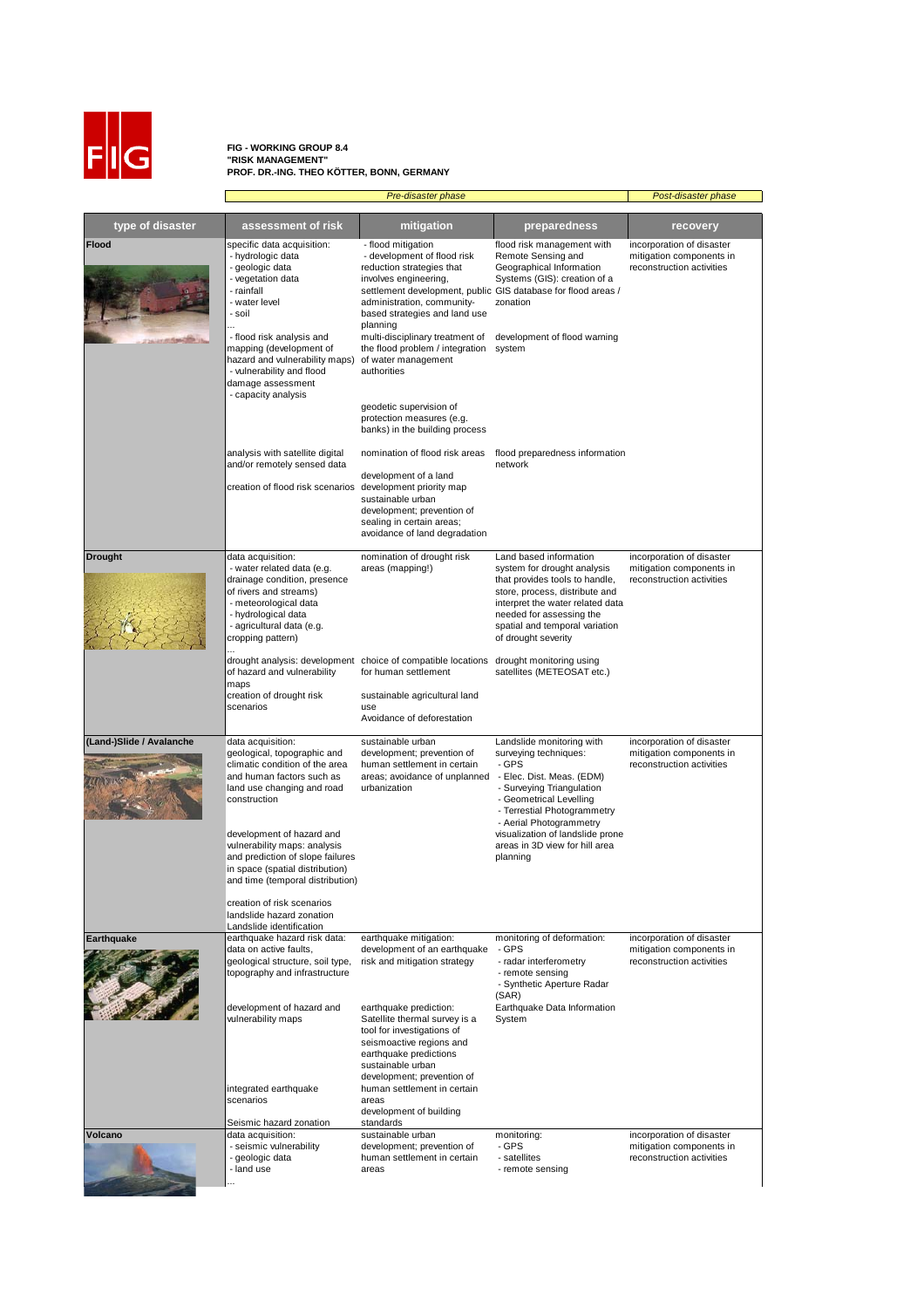|                    | development of hazard and<br>vulnerability maps<br>creation of risk scenarios |                                                                                                                   |                                                                 |                                                                                    |
|--------------------|-------------------------------------------------------------------------------|-------------------------------------------------------------------------------------------------------------------|-----------------------------------------------------------------|------------------------------------------------------------------------------------|
| <b>Wind Storms</b> | data acquisition:<br>- frequency<br>- magnitude<br>- location                 | underground transmission<br>lines                                                                                 |                                                                 | incorporation of disaster<br>mitigation components in<br>reconstruction activities |
|                    | development of hazard and<br>vulnerability maps<br>creation of risk scenarios | land-use regulation,<br>development of building codes                                                             |                                                                 |                                                                                    |
| Fire               | data acquisition:<br>- vegetation data<br>- rainfall<br>- soil                | avoidance of unplanned<br>urbanization                                                                            | Near-real time monitoring of<br>fire events<br>- satellite data | incorporation of disaster<br>mitigation components in<br>reconstruction activities |
|                    | development of fire hazard<br>maps and vulnerability maps                     | Creating and implementing<br>comprehensive urban<br>development strategies and<br>land use plans                  | Early warning (fire intelligence)<br>systems                    |                                                                                    |
|                    | Fire risk modelling in expected<br>climate change scenarios                   |                                                                                                                   |                                                                 |                                                                                    |
| technical disaster | data acquisition:<br>- locations of technical<br>disasters<br>.               | geodetic supervision of<br>protection measures (e.g.<br>collecting tank) in the building<br>process               |                                                                 | incorporation of disaster<br>mitigation components in<br>reconstruction activities |
|                    | development of hazard and<br>vulnerability maps                               | localization of the source of<br>danger<br>sustainable urban<br>development; prevention of<br>human settlement in |                                                                 |                                                                                    |
|                    | creation of risk scenarios                                                    | neighbouring areas                                                                                                |                                                                 |                                                                                    |